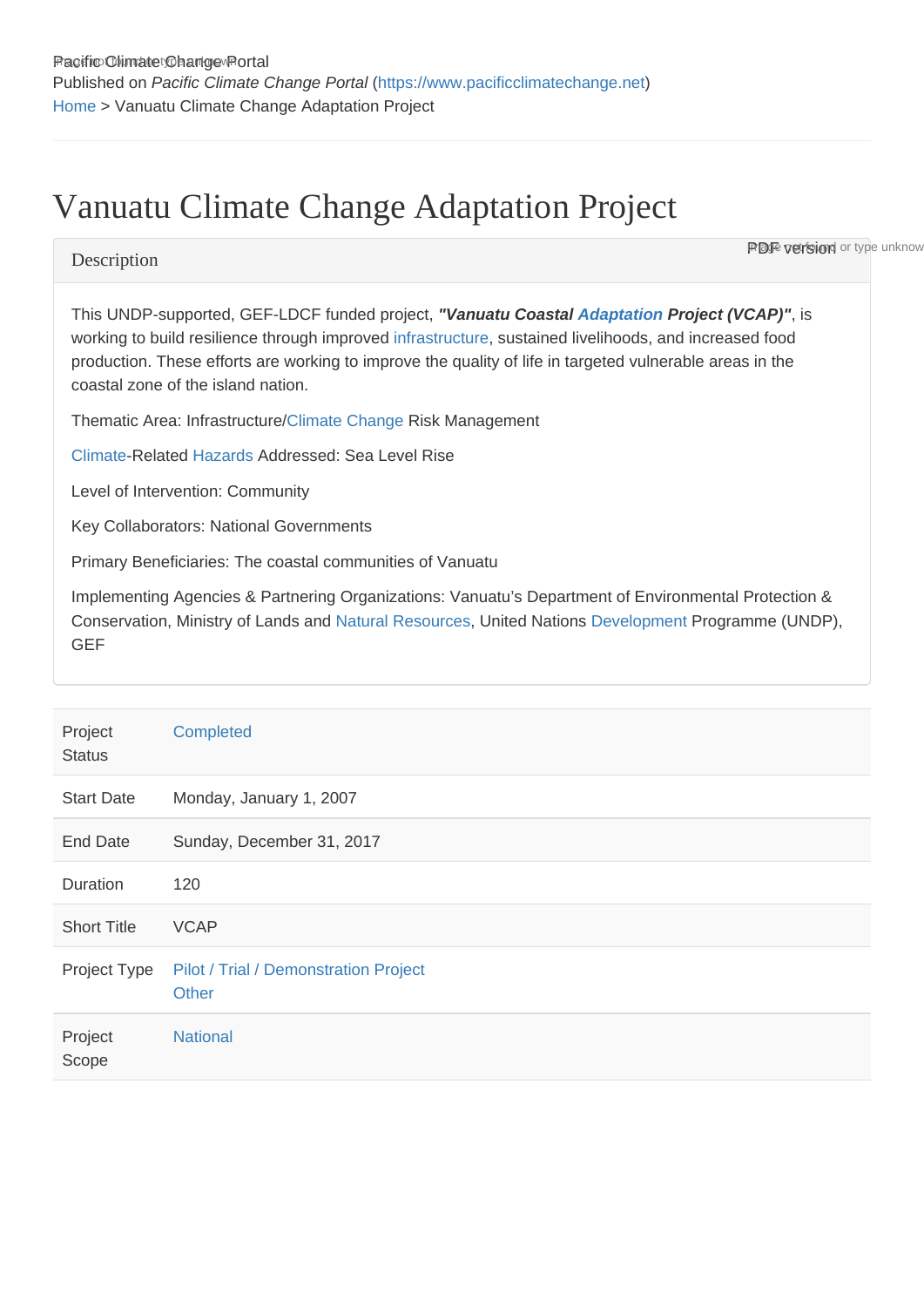#### Project **Outcomes**

The project has four main components with the following associated outcomes –

- 1. Integrated community approaches to [climate change](https://www.pacificclimatechange.net/glossary/letter_c#Climate_Change) [adaptation](https://www.pacificclimatechange.net/glossary/letter_a#Adaptation) through the formulation and mainstreaming of [adaptation](https://www.pacificclimatechange.net/glossary/letter_a#Adaptation) plans including risk management, [preparedness](https://www.pacificclimatechange.net/glossary/letter_p#Preparedness) and [response](https://www.pacificclimatechange.net/glossary/letter_r#Response) plans (Output 1.1); rehabilitation of threatened coastal ecosystems and resources such as mangroves, coral reefs, and [fisheries](https://www.pacificclimatechange.net/glossary/letter_f#Fisheries) to support livelihoods and food production (Output 1.2); stabilization of coastal areas through revegetation and other 'soft' approaches (Output 1.3) and; improved resilience through [climate](https://www.pacificclimatechange.net/glossary/letter_c#Climate) proofing of selected public conveyance [infrastructure](https://www.pacificclimatechange.net/glossary/letter_i#Infrastructure) in the coastal zone (Output 1.4).
	- 2. Information and [early warning systems](https://www.pacificclimatechange.net/glossary/letter_e#Early_Warning_Systems) on coastal [hazards](https://www.pacificclimatechange.net/glossary/letter_h#Hazards) including Automated Weather System (AWS) for real time [monitoring](https://www.pacificclimatechange.net/glossary/letter_m#Monitoring) of [climate](https://www.pacificclimatechange.net/glossary/letter_c#Climate)-related [hazards](https://www.pacificclimatechange.net/glossary/letter_h#Hazards) (Output 2.1); timely release of early warnings against coastal flooding and [storm](https://www.pacificclimatechange.net/glossary/letter_s#Storm) surges through public media (Output 2.2); [capacity building](https://www.pacificclimatechange.net/glossary/letter_c#Capacity_building) Vanuatu Meteorological and Geo-[hazards](https://www.pacificclimatechange.net/glossary/letter_h#Hazards) Department (VMGD) staff in the operation and maintenance of AWS (Output 2.3)
	- 3. [Climate change](https://www.pacificclimatechange.net/glossary/letter_c#Climate_Change) [governance](https://www.pacificclimatechange.net/glossary/letter_g#Governance) including review of [legislation](https://www.pacificclimatechange.net/glossary/letter_l#Legislation) and national/sector [policies](https://www.pacificclimatechange.net/glossary/letter_p#Policies) with impacts on [climate change](https://www.pacificclimatechange.net/glossary/letter_c#Climate_Change) [adaptation](https://www.pacificclimatechange.net/glossary/letter_a#Adaptation) (Output 3.1); [capacity building](https://www.pacificclimatechange.net/glossary/letter_c#Capacity_building) of key national and provincial government agencies in areas of [monitoring](https://www.pacificclimatechange.net/glossary/letter_m#Monitoring), evaluation and mainstreaming of [climate](https://www.pacificclimatechange.net/glossary/letter_c#Climate)-related [policies](https://www.pacificclimatechange.net/glossary/letter_p#Policies) and regulations (Output 3.2) and; empowerment of communities through participatory approaches in [vulnerability](https://www.pacificclimatechange.net/glossary/letter_v#Vulnerability) assessments, [planning](https://www.pacificclimatechange.net/glossary/letter_p#Planning) and community-based [adaptation](https://www.pacificclimatechange.net/glossary/letter_a#Adaptation) [measures](https://www.pacificclimatechange.net/glossary/letter_m#Measures) and [capacity](https://www.pacificclimatechange.net/glossary/letter_c#Capacity_building)  [building](https://www.pacificclimatechange.net/glossary/letter_c#Capacity_building) (Output 3.3).
	- 4. Knowledge management including the documentation and dissemination of best practices to all local and national stakeholders (Output 4.1) and; [development](https://www.pacificclimatechange.net/glossary/letter_d#Development) of awareness, training and [education](https://www.pacificclimatechange.net/glossary/letter_e#Education) programmes in Bislama and French (Output 4.2).

## Implementing Countries

[Vanuatu](https://www.pacificclimatechange.net/node/63)

#### Related Links

[Vanuatu Coastal Adaptation Project \(VCAP\)](http://www.adaptation-undp.org/projects/ldcf-vanuatu)

Implementing Organisation(s)

[GEF/UNDP](https://www.pacificclimatechange.net/node/9532)

#### Development Partner Contacts

[Makelesi Gonelevu](https://www.pacificclimatechange.net/node/9510)